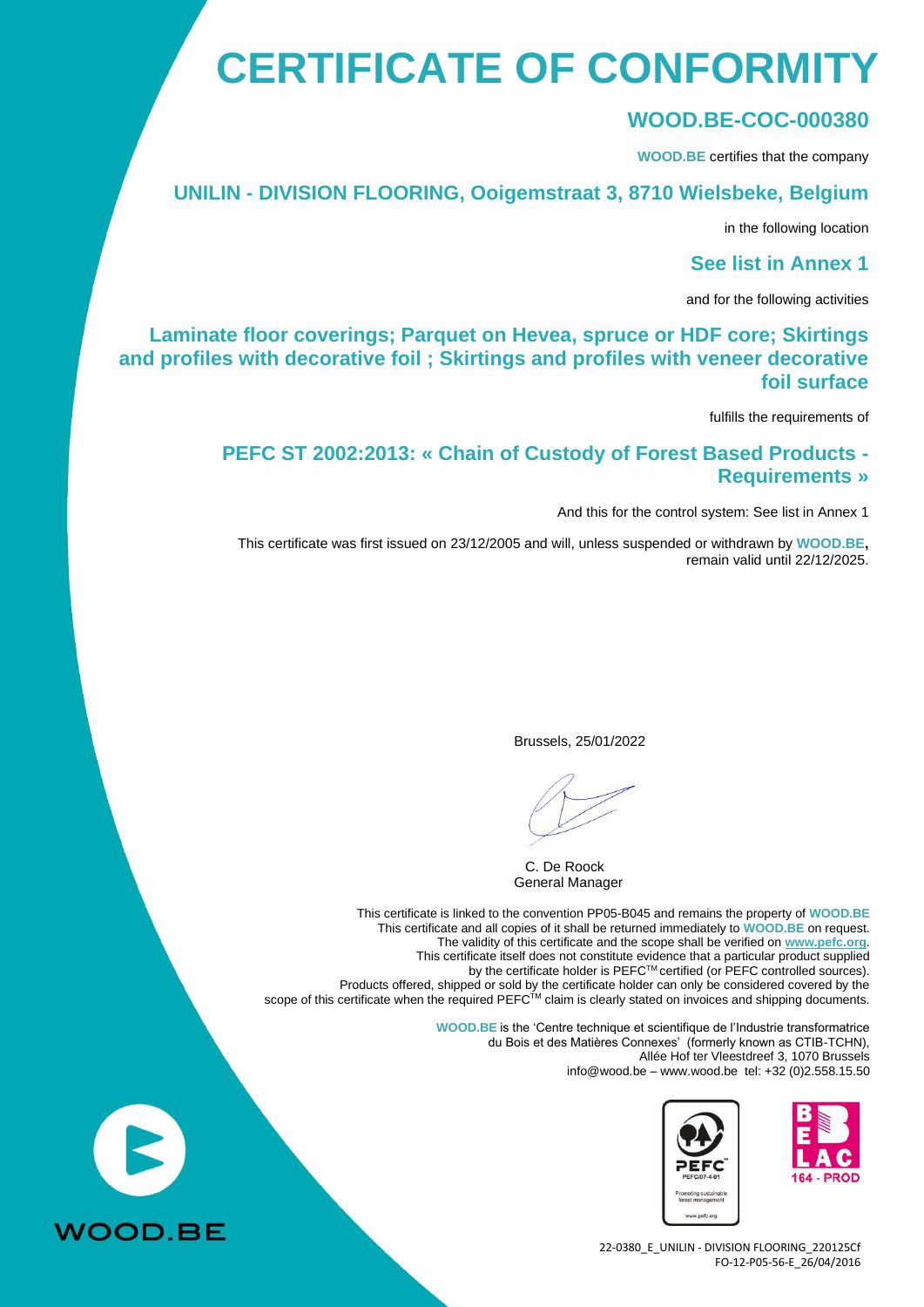#### Page 1 / 2 of Annex 1 of

## **CERTIFICATE OF CONFORMITY**

### **WOOD.BE-COC-000380**

Only sites mentioned in Annex 1 are covered by certificate WOOD.BE-COC-000380:

| ID | <b>Site</b>                                          | <b>Address</b>                                                                                                         | <b>Method</b>                           | <b>First emission</b> |
|----|------------------------------------------------------|------------------------------------------------------------------------------------------------------------------------|-----------------------------------------|-----------------------|
| 1  | <b>UNILIN - DIVISION</b><br><b>FLOORING</b>          | Ooigemstraat 3, 8710<br>Wielsbeke, Belgium                                                                             | «Percentage and Physical<br>Separation» | 23/12/2005            |
| 2  | UNILIN MALAYSIA SDN BHD                              | 170-09-01, Livingston Tower,<br>Jalan Argyll, 10050 George<br>Town, Penang, Malaysia                                   | «Percentage»                            | 25/06/2012            |
| 3  | UNILIN DISTRIBUTION LTD                              | Unit 4 The Furrows, Barton<br>Dock Road, Trafford Park,<br>M32 OSZ Manchester, United<br>Kingdom                       | «Percentage»                            | 25/06/2012            |
| 4  | Premium Floors Australia Pty<br>Ltd                  | Factories Road 7, VIC 3220<br>South Geelong, Australia                                                                 | «Percentage»                            | 25/06/2012            |
| 5  | Unilin Nordic AB                                     | Hyllie Boulevard 39, 215 37<br>Malmô, Sweden                                                                           | «Percentage»                            | 18/12/2015            |
| 6  | Unilin Distribution Ukraine<br><b>LLC</b>            | Building 13, Pimonenko Str.,<br>Housing 8, 04050 Kyiv,<br>Ukraine                                                      | «Percentage»                            | 18/12/2015            |
| 7  | Polcolorit                                           | Jeleniogorska 7, 58-573<br>Piechowice, Poland                                                                          | «Percentage»                            | 18/12/2015            |
| 8  | <b>UNILIN - DIVISION</b><br><b>FLOORING VIELSALM</b> | Rue de la Forêt 2, 6690<br>Vielsalm, Belgium                                                                           | «Percentage»                            | 23/09/2008            |
| 9  | UNILIN - DIVISION<br><b>FLOORING DZERZHINSK</b>      | Lermontova Str.,<br>Nizhegorodskaya oblast<br>Dzerzhinsk 22, 606002<br>Dzerzhinsky State Of Nizhny<br>Novgorod, Russia | «Physical Separation»                   | 18/02/2019            |
| 10 | UNILIN DISTRIBUTION LTD                              | Unit 5 Rampart Business<br>Park, Rampart Road, IE<br>BT34 2QU Greenbank<br>Industrial Estate, Ireland                  | «Percentage»                            | 28/09/2020            |

The product and activities mentioned in the scope are valid for the network of these different sites but not necessary for each separate site.

This certificate was first issued on 23/12/2005 and will, unless suspended or withdrawn by **WOOD.BE,** remain valid until 22/12/2025.

Brussels, 25/01/2022

C. De Roock General Manager



22-0380\_E\_UNILIN - DIVISION FLOORING\_220125Cf FO-12-P05-56-E\_26/04/2016